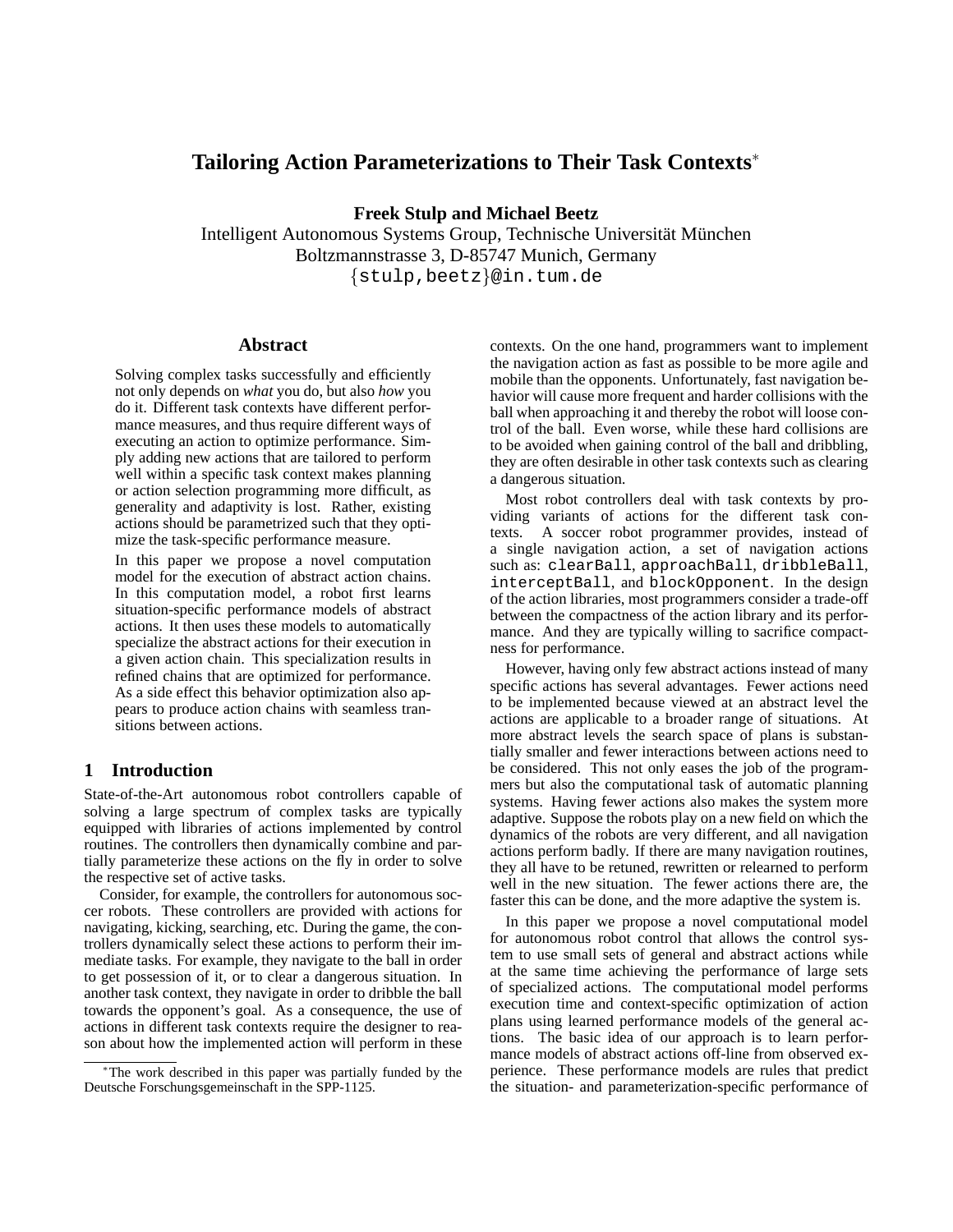abstract actions, e.g. the expected duration. Then, at execution time, our system determines the set of parameters that are not set by the plan and therefore define the possible action executions. It then determines for each abstract action the parameterization such that the predicted performance of the action chain is optimal.

In this paper, we investigate two mechanisms for execution time and context specific action specialization:

- 1. Specialization of general actions for their improved execution within given action chains.
- 2. Specialization of actions for predictive failure prevention through subgoal assertion.

The technical contributions of this paper are fourfold.

- 1. We propose a novel computational model for the execution time optimization and generation of action chains (section 2).
- 2. We show how situation-specific performance models for abstract actions can be learned automatically, (section 3).
- 3. We describe a mechanism for subgoal (post-condition) refinement for action chain optimization. We apply our implemented computational model to chains of navigation plans with different objectives and constraints and different task contexts (section 4).
- 4. We show how performance models can be used to determine when no action can solve the task, and subgoals must be introduced to achieve the goal (section 5).

## **2 System overview**

This section introduces the basic concepts upon which we base our computational model of action chain optimization. Using these concepts, we define the computational task and sketch the key ideas for its solution. First of all, we will describe two exemplary scenarios that clarify the problem.

#### **2.1 Two exemplary scenarios**

In Figure 1, a typical situation from robotic soccer is shown. The robot's goal is to score a goal. A three step plan suffices to solve this task: 1) go to the ball; 2) dribble the ball to shooting position; 3) kick. If the robot naively executed the first action (as depicted in Figure 1a), it might arrive at the ball with the goal at its back. This is an unfortunate position from which to start dribbling towards the goal. The problem is that in the abstract view of the planner or programmer, being at the ball is considered sufficient for dribbling the ball and the dynamical state of the robot arriving at the ball is considered to be irrelevant for the dribbling action.

What we would like the robot to do instead is to go to the ball *in order* to dribble it towards the goal afterwards. The robot should, as depicted in the Figure 1b, perform the first action sub-optimally in order to achieve a much better position for executing the second plan step. This behavior could be achieved by designing a new action, e.g. goToPoseInOrderToDribbleTheBallToX, that takes into account that we plan to dribble the ball to a certain position afterwards. Its long name already indicates the loss of generality, and it is also not guaranteed that this action



Figure 1: Three alternative plan executions to approach the ball in order to dribble it.

provides the optimal position from which to start dribbling. Preferably, an existing action should be parameterized such that it performs well with respect to the performance measure of the given context. Again, there is also a solution that only uses goToPose action. By determining the angle of approach at which the overall performance of the plan is optimal, and parameterizing goToPose so that it approaches the ball at this angle, also leads to improved performance. The behavior shown in Figure 1c exhibits seamless transitions between plan steps and has higher performance, achieving the ultimate goal in less time than in Figure 1a. This optimization, called subgoal refinement, can also be automated, as will be demonstrated in section 4.

Another frequent task in robotic soccer is to approach the ball. In Figure 2, the defender's goal is to clear the ball, and it has decided to do so by approaching the ball from behind, and kicking it away from the goal. One way to execute this plan is by first executing its general goToPose action. However, since this action does not take the ball into account, it might bump into it before achieving the desired position and orientation, as can be seen in Figure 2a.



Figure 2: Three alternative plan executions to approach the ball.

To solve this problem, a specialized action that takes the ball into account could be written, e.g. approachBall. This variant is shown in Figure 2b, and would work fine. However, there is also a solution that only uses the goToPose action, and that does not require us to write approachBall. The solution is to introduce an intermediate way-point that ensures there will be no collision with the ball, and performing the navigation task with by appending two goToPose actions. Since the chosen path is similar to the path approachBall would probably choose, performance is not lost. When a way-point is needed, and where it should lie is determined automatically, using subgoal assertion, which will be presented in section 5.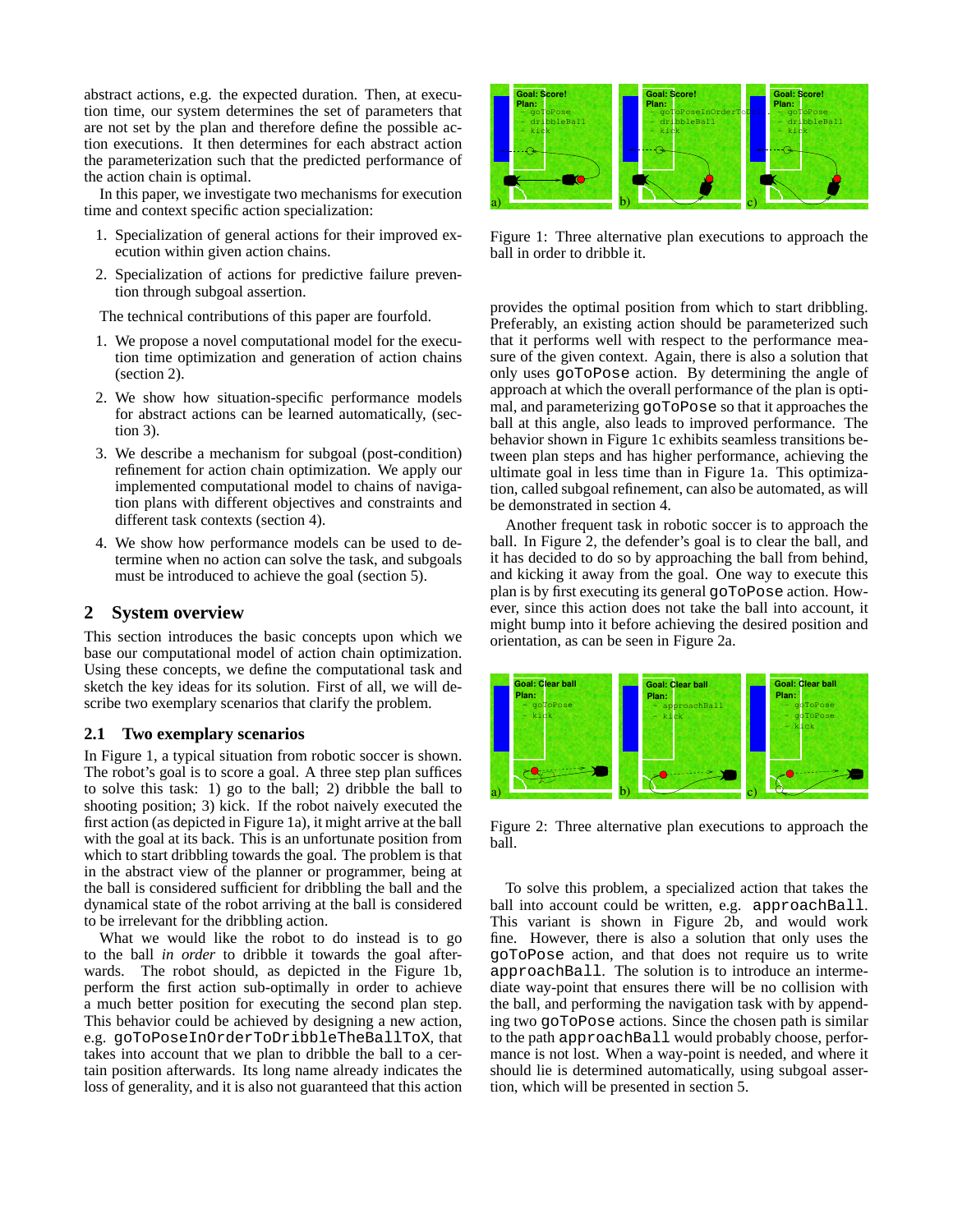### **2.2 Conceptualization**

Our conceptualization for the computational problem is based on the notion of actions, performance models of actions, teleo-operators, teleo-operator libraries, and chains of teleooperators. In this section we will introduce these concepts.

**Actions** are control programs that produce streams of control signals, based on the current estimated state, thereby influencing the state of the world. The basic action we use here is goToPose, which navigates the robot from the current pose (at time t)  $[x_t, y_t, \phi_t]$  to a future destination pose  $[x_d,y_d,\phi_d]$  by setting the translational and rotational velocity of the robot:

goToPose $(x_t,y_t,\phi_t,x_d,y_d,\phi_d) \rightarrow v_{tra},v_{rot}$ 

**Teleo-operators (TOPs)** consist of an action, as well as pre- and post-conditions [Nilsson, 1994]. The post-condition represents the intended effect of the TOP, or its goal. It specifies a region in the state space in which the goal is satisfied. The pre-condition region with respect to a temporally extended action is defined as the set of world states in which continuous execution of the action will eventually satisfy the post-condition. They are similar to Action Schemata or STRIPS operators in the sense that they are temporally extended actions that can be treated by the planner as if they were atomic actions.



Figure 3: An abstract teleo-operator.

The goToPoseTOP has the empty pre-condition, as it can be executed from any state in the state space. Its postcondition is  $[x_t \approx x_d, y_t \approx y_d, \phi_t \approx \phi_d]$ . Its action is goToPose.

**TOP libraries** contain a set of TOPs that are frequently used within a given domain. In many domains, only a small number of control routines suffices to execute most tasks, if they are kept general and abstract, allowing them to be applicable in many situations. Our library contains the TOPs: goToPoseTOP and dribbleBallTOP.

A **TOP chain** for a given goal is a chain of TOPs such that the pre-condition of the first top is satisfied by the current situation, and the post-condition of each step satisfies the precondition of the subsequent TOP. The post-condition of the last TOP must satisfy the goal. It represents a valid plan to achieve the goal.



Figure 4: A chain of teleo-operators.

**Subgoal refinement** is the process of choosing a specific state as a subgoal, from the set of states defined by the postcondition of a preceding and pre-conditions of a subsequent action in a teleo operator chain. In Figure 5, such a specific subgoal has been chosen. This state will be visited in the transition from one action to the next.



Figure 5: Subgoal refinement.

**Performance models of actions** map a specific situation onto a performance measure. These models can be used to predict the performance outcome of an action if applied in a specific situation, by specifying the current state (satisfying the pre-conditions) and end state (satisfying the postconditions). An example of a performance measure is predicted execution time:

goToPose.time $(x_t,y_t,\phi_t,x_d,y_d,\phi_d)\rightarrow t$ 

### **2.3 Computational task and solution idea**

The on-line computational task is to optimize the overall performance of a TOP chain. The input consists of a TOP chain that has been generated by a planner, that uses a TOP library as a resource. The output is an intermediate refined subgoal that optimizes the chain, and is inserted in the chain. Executing the TOP chain is simply done by calling the action of each TOP. This flow is displayed in Figure 6.

To optimize action chains, the pre- and post-conditions of the TOPs in the TOP chains are analyzed to determine which variables in the subgoal may be freely tuned. These are the variables that specify future states of the robot, and are not constrained by the pre- and post-conditions of the respective TOP. For the optimization of these free variables, performance models of the actions are required. Off-line, these models are learned from experience for each action in the TOP library. They are used by the subgoal refinement system during execution time, but available as a resource to other systems as well.



Figure 6: System Overview.

One of the big advantages of our approach is that neither TOP library, nor the generation of TOP chains (the planner) nor the TOP chain executor need to be modified in any way to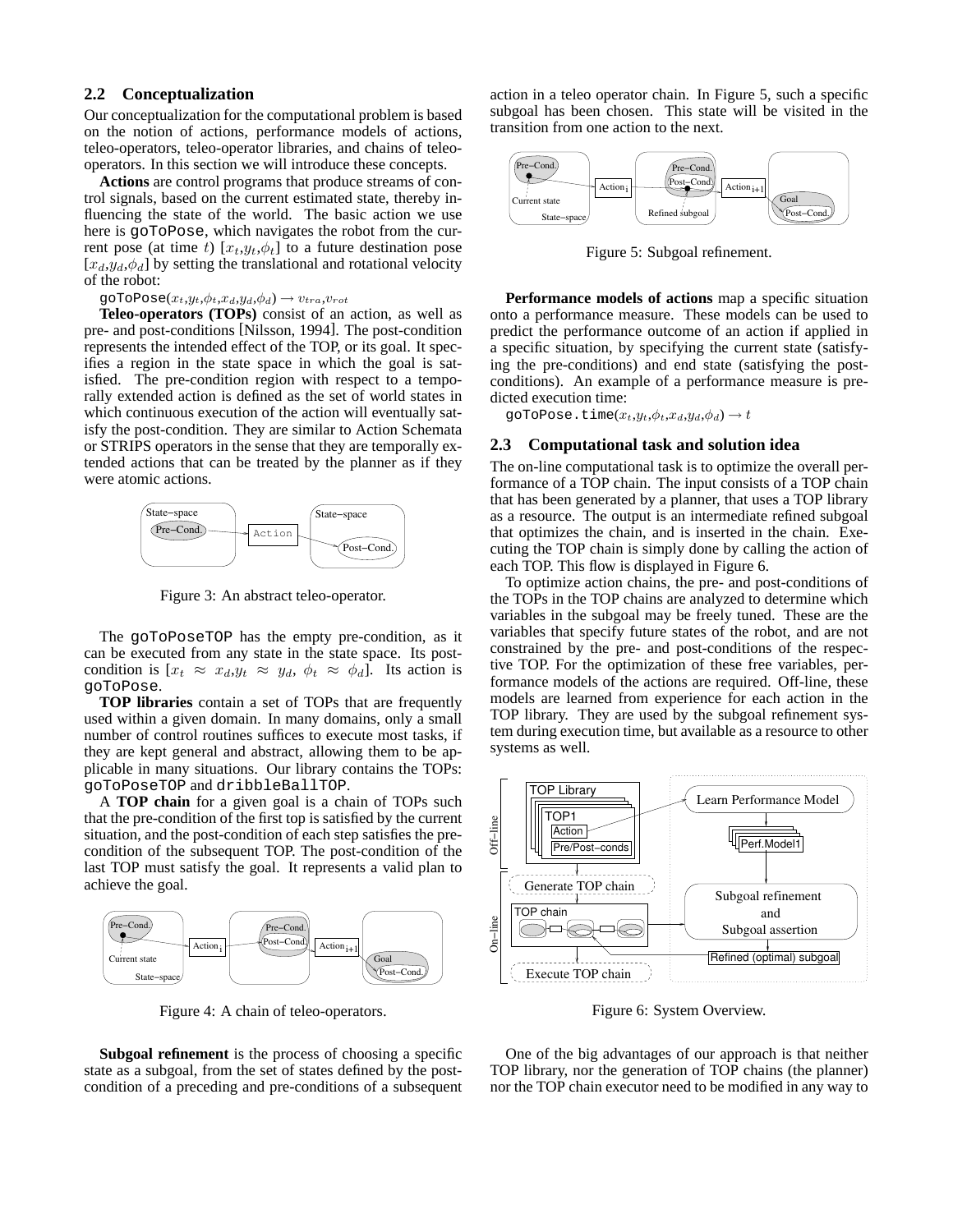accommodate the action chain optimization system. We assume that the programmer provides a library of actions containing domain knowledge expressed in the pre- and postcondition, and has mechanisms for generating and executing chains of these actions, be it through planning, arbitration schemes, or simply manual specification. Although each of these components is a research field in its own right, our paper will not focus on them, also to emphasize that our system does not rely on their implementation.

The next three sections describe the main components in Figure 6. In section 3 we describe how performance models of actions are learned from experience. Subgoal refinement and subgoal assertion are presented in sections 4 and 5 respectively.

## **3 Learning performance models**

To perform subgoal refinement and assertion, performance models of each action in the TOP library must be available. For each action, the robot therefore learns a function that maps situations to the cost of performing this action in the respective situation. The robot will approximate the performance function by learning decision and model trees based on observed experience.

Let us consider the navigation action goToPose. This navigation action is based on computing a Bezier curve, and trying to follow it as closely as possible [Beetz *et al.*, 2004]. Our dribbleBall action uses the same method, but restricts deceleration and rotational velocity, so as not to loose the ball. We abstract away from their implementation, as our methods consider the actions to be black boxes, whose performance we learn from observed experience.

To gather experience, with which the model will be learned, the robot executes the action under varying situations, observes the performance, and logs the experience examples. Since the method is based solely on observations, it is also possible to acquire models of actions whose internal workings are not accessible. The examples are gathered using our simulator, which uses learned dynamics models of the Pioneer I platform. It has proven to be accurate enough to port control routines from the simulator to the real robot without change.

The variables that were recorded do not necessarily correlate well with the performance. We therefore design a transformed feature space with less features, but the same potential for learning accurate performance models. In Figure 7 it is shown how exploiting transformational and rotational invariance reduces an original six-dimensional feature space into a three-dimensional one, with the same predictive power.

Currently, we perform the transformation manually for each action. In our ongoing research we are investigating methods to automate the transformation. By explicitly representing and reasoning about the physical meaning of state variables, we research feature language generation methods.

The last step is to approximate a function to the transformed data. Depending on whether a nominal or continuous value needs to be predicted, we use a decision or model tree respectively. Both methods learn a mapping from input features to output feature from experience, by a piecewise recursive partitioning of the examples in feature space. Partitioning continues until all the examples in a partition can be



Figure 7: Transformation of the original state space into a lower-dimensional feature space.

approximated well by a simple representative model. Decision trees use a nominal value, and model trees a linear function to represent the data in a partition.

We use decision and model trees because 1) they can be transformed into sets of rules that are suited for human inspection and interpretation 2) comparative research shows they are the very appropriate for learning action models [Belker, 2004; Balac, 2002] 3) they tend to use only relevant variables. This means we can start off with many more features than are needed to predict performance, having the model tree function as an automatic feature selector.

#### **3.1 Prediction of execution duration**

The first performance model we have learned is execution duration. It maps a current state and a goal state to the expected time needed to achieve the goal state with this action.

To gather experience, the robot executed each action thousand times, with random initial and destination poses. The robot recorded the direct variables and the time it took to reach the destination state at 10Hz, thereby gathering 75 000 examples of the format  $[x_t,y_t,\phi_t,x_d,y_d,\phi_d,time]$  per action. Using our Pioneer I robots, acquiring this amount of data would take approximately two hours of operation time.

Additional transformed features that were used to learn the model are shown in Figure 7. The model tree was actually learned on an 11-dimensional feature space  $[x_t,y_t,\phi_t,$  $x_d, y_d, \phi_d, dx, dy, dist, angle_to_dest, angle_at_dest].$  The model tree algorithm automatically discovered that only  $[dist, angle_to_dest, angle_at_dest]$  are necessary to accurately predict performance.

We will now give an example of one of the rules learned by the model tree. In Figure 8, we depict an example situation in which dist and angle\_to\_dest are to 2.0m and  $0^{\circ}$  respectively. Given these values we could plot a performance function for varying values of angle\_at\_dest. These plots are also depicted in Figure 8, once in a Cartesian, once in a polar coordinate system. In the linear plot we can clearly see five different line segments. This means that the model tree has partitioned the feature space for  $dist=2.0$ m and  $angle\_to\_dest=0°$ into five areas, each with its own linear model. Below the two plots, one of the learned model tree rules that applies to this situation is displayed. An arrow indicates its linear model in the plots. The polar plot clearly shows the dependency of predicted execution time on the angle of approach for the example situation. Approaching the goal at 0 degrees is fastest, and would take a predicted 2.1s. Approaching the goal at 180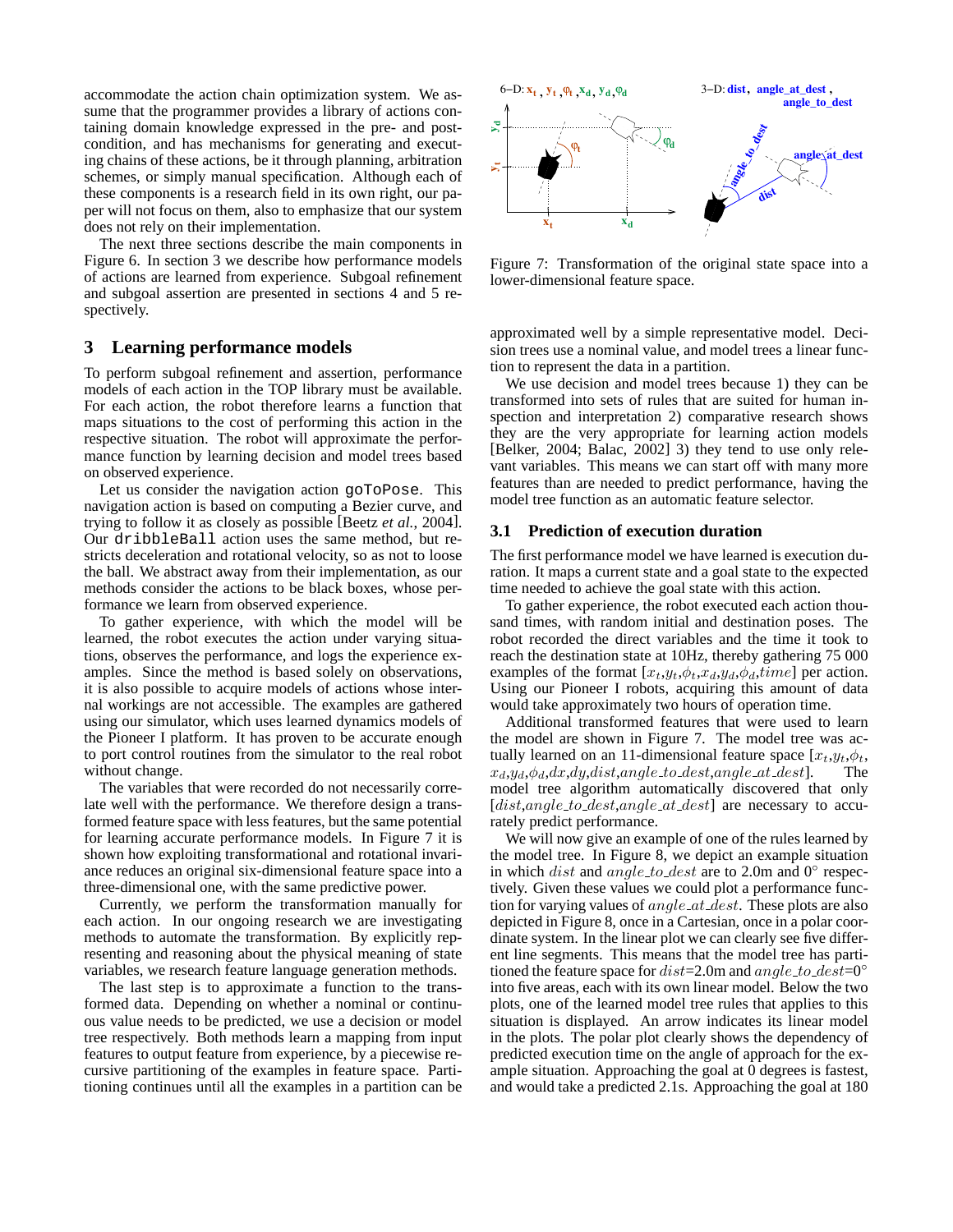

Figure 8: An example situation, two graphs of time prediction for this situation with varying  $angle\_at\_dest$ , and the model tree rule for one of the line segments.

degrees means the robot would have to navigate around the goal point, taking much longer (6.7s).

To evaluate the accuracy of the performance models, we again randomly executed each action to acquire test examples. For the action goToPose, the mean absolute error and root-mean-square error between predicted and actual execution time were 0.31s and 0.75s. For the dribbleBall routine these values were 0.29s and 0.73s. As we will see, these errors are accurate enough to optimize action chains.

#### **3.2 Prediction of ball approach failure**

The goToPose action can often be used well to approach the ball. However, in some situations it will bump into the ball before achieving the desired orientation, as was shown in Figure 2. The second performance model we have learned predicts whether executing goToPose will lead to a collision with the ball or not.

To acquire experience, the robot again executed goToPose a thousand times, with random initial and destination poses, the ball always positioned at the destination pose. The robot recorded 65 000 training examples of the format  $[x_t,y_t,\phi_t,x_d,y_d,\phi_d,collided?]$  per action. The flag collided? is set to Collision for all the examples in a whole run, if the robot eventually collided with the ball before reaching its desired position and orientation, and to Success otherwise.

The model was learned with the same 11-dimensional transformed feature space as used in learning temporal prediction. Again, only [dist,angle\_to\_dest,angle\_at\_dest] were used to predict a collision.

The learned tree, as well as a graphical representation of it, are depicted in Figure 9. The goal pose is represented by the robot, and different areas indicate if the robot can reach this position with goToPose, without bumping into the ball first. Remember that goToPose has no awareness of the ball at all. The model simply predicts when its execution leads to a collision or not. Intuitively, the rules seem correct. When coming from the right, for instance, it can be seen that the robot always disrespectfully stumbles into the ball, long before reaching the desired orientation. Behind the ball, the robot may not be too close to the ball (checkered area), unless it is facing it. This last rule is indicated by the arrows pointing in the direction of the ball.



Figure 9: The learned decision tree that predicts whether an unwanted collision will happen.

To evaluate the accuracy of this model, the robot executed another thousand runs, and compared predicted collision with observed collisions. The decision tree predicts collisions correctly in almost 90% of the cases. A more thorough analysis is depicted in Table 1. The model is quite pessimistic, as it predicts failure 61%, whereas in reality it is only 52%. In 10% of cases, it predicts a collision when it actually does not happen. This is preferable to an optimistic model, as it is better to be safe than sorry.

|                       |       | Observed |       | Total     |
|-----------------------|-------|----------|-------|-----------|
|                       |       | Coll.    | Succ. | Predicted |
| Predicted             | Coll. | 51%      | 10%   | 61%       |
|                       | Succ. | $1\%$    | 38%   | 39%       |
|                       |       |          |       |           |
| <b>Total Observed</b> |       | 52%      | 48%   | 10%       |

Table 1: Accuracy of ball collision prediction.

Actually, this decision tree is much more than a performance model. It can be considered as the conditions in which goToPose will successfully approach the ball. We now have an teleo-operator approachBallTOP, with different preconditions from goToPoseTOP. However, since approachBallTOP also uses the action goToPoseTOP there is no explicit action approachBall. We have only determined the conditions under which goToPose must be executed to achieve successful ball approach. We will make use of this when applying automatic subgoal assertion in section 5.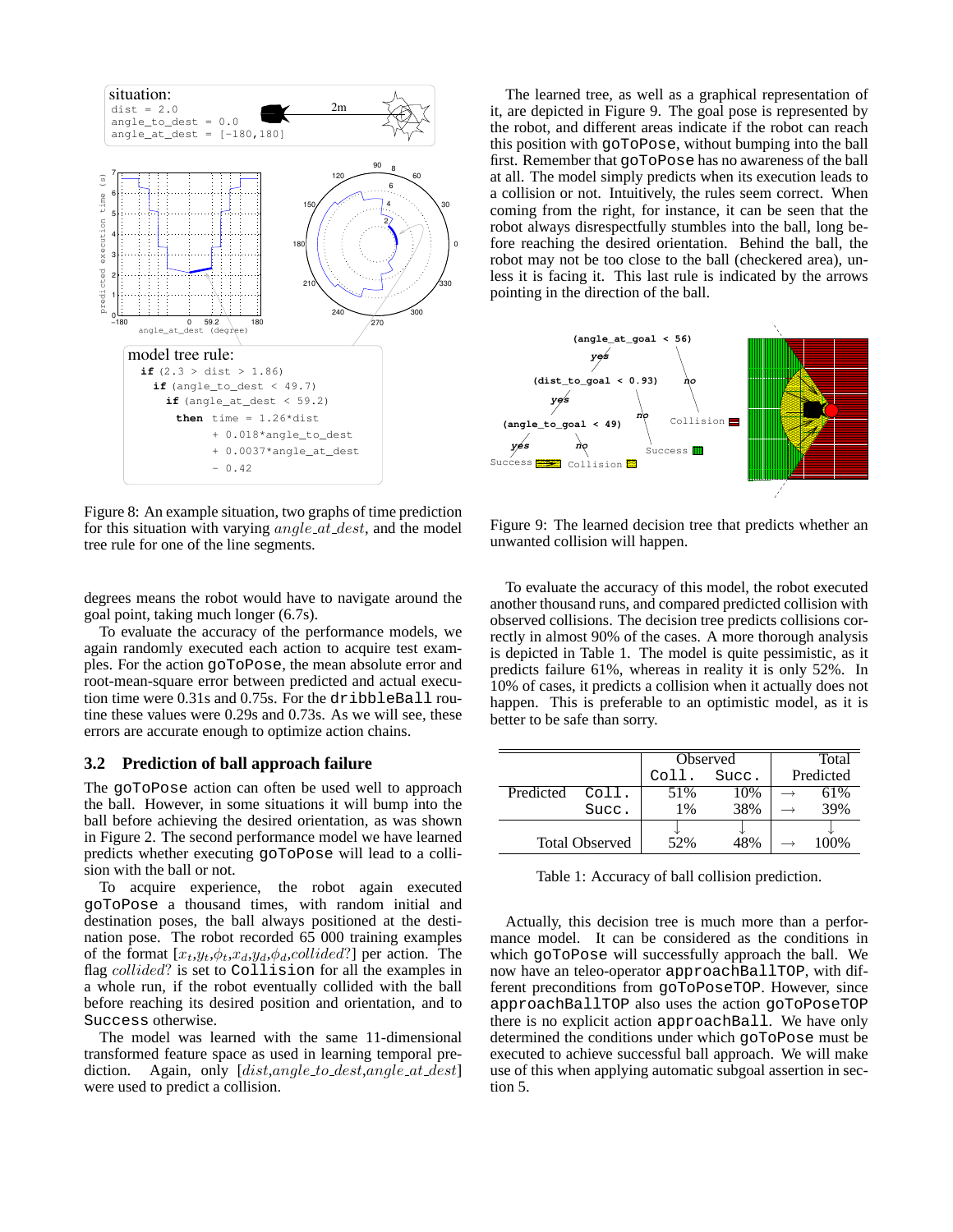## **4 Automatic subgoal refinement**

As depicted in Figure 6, the automatic subgoal refinement system takes the performance models and a chain of teleooperators as an input, and returns a refined intermediate goal state that has been optimized with respect to the performance of the overall action chain. To do this we need to specify all the variables in the task, and recognize which of these variables influence the performance and are not fixed. These variables form a search space in which we will optimize the performance using the learned action models.

#### **4.1 State variables**

In the dynamic system model [Dean and Wellmann, 1991] the world changes through the interaction of two processes: the *controlling process*, in our case the low-level control programs implementing the action chains generated by the planner, and the *controlled process*, in our case the behavior of the robot. The evolution of the dynamic system is represented by a set of *state variables* that have changing values. The controlling process steers the controlled process by sending *control signals* to it. These control signals directly set some of the state variables and indirectly other ones. The affected state variables are called the *controllable* state variables. The robot for instance can set the translational and rotational velocity directly, causing the robot to move, thereby indirectly influencing future poses of the robot.

For the robot, a subset of the state variables is *observable* to its perceptive system, and they can be estimated using a state estimation module. For any controller there is a distinction between *direct* and *derived* observable state variables. All direct state variables for the navigation task are depicted in Figure 10. Direct state variables are directly provided by state estimation, whereas derived state variables are computed by combinations of direct variables. No extra information is contained in derived variables, but if chosen well, derived variables are better correlated to the control task.



Figure 10: Direct state variables relevant to the navigation task.

State variables are also used to specify goals internal to the controller. These variables are *bound*, conform to planning terminology. It is the controller's goal to have the bound internal variables (approximately) coincide with the external observable variables. The robot's goal to arrive at the intermediate position could be represented by the state variables  $[x_i, y_i]$ . By setting the velocities, the robot can influence its current position  $[x_t, y_t]$  to achieve  $[x_t \approx x_i, y_t \approx y_i]$ .

#### **4.2 Determining the search space**

To optimize performance, only variables that actually influence performance should be tuned. In our implementation, this means only those variables that are used in the model tree to partition the state space at the nodes, or used in the linear functions at the leaves.

In both the learned model trees for the actions goToPose and dribbleBall, the relevant variables are dist, angle\_to\_dest and angle\_at\_dest. These are all derived variables, computed from the direct variables  $[x_t, y_t, \phi_t, x_i, y_i, \phi_i]$ and  $[x_i,y_i,\phi_i,x_g,y_g,\phi_g]$ , for the first and second action respectively. So by changing these direct variables, we would change the indirect variables computed from them, which in effect would change the performance.

But may we change all these variables at will? Not  $x_t, y_t$ , or  $\phi_t$ , as we cannot simply change the current state of the world. Also we may not alter bound variables that the robot has committed to, being  $[x_i,y_i,x_g,y_g,\phi_g]$ . Changing them would make the plan invalid.

This only leaves the free variable  $\phi_i$ , the angle at which the intermediate goal is approached. This acknowledges our intuition from Figure 1 that changing this variable will not make the plan invalid, and that it will also influence the overall performance of the plan. We are left with a one-dimensional search space to optimize performance.

### **4.3 Optimization**

To optimize the action chain, we will have to find those values for the free variables for which the overall performance of the action chain is the highest. The overall performance is estimated by summing over the performance models of all actions that constitute the action chain. In Figure 11 the first two polar plots represent the performance of the two individual actions for different values of the only free variable, which is the angle of approach. The overall performance is computed by adding those two, and is depicted in the third polar plot.



Figure 11: Selecting the optimal subgoal by finding the optimum of the summation of all action models in the chain.

The fastest time in the first polar plot is 2.1s, for angle of approach of 0.0 degrees. The direction is indicated from the center of the plot. However, the total time is 7.5s, because the second action takes 5.4s for this angle . These values can be read directly from the polar plots. However, this value is not the optimum overall performance. The minimum of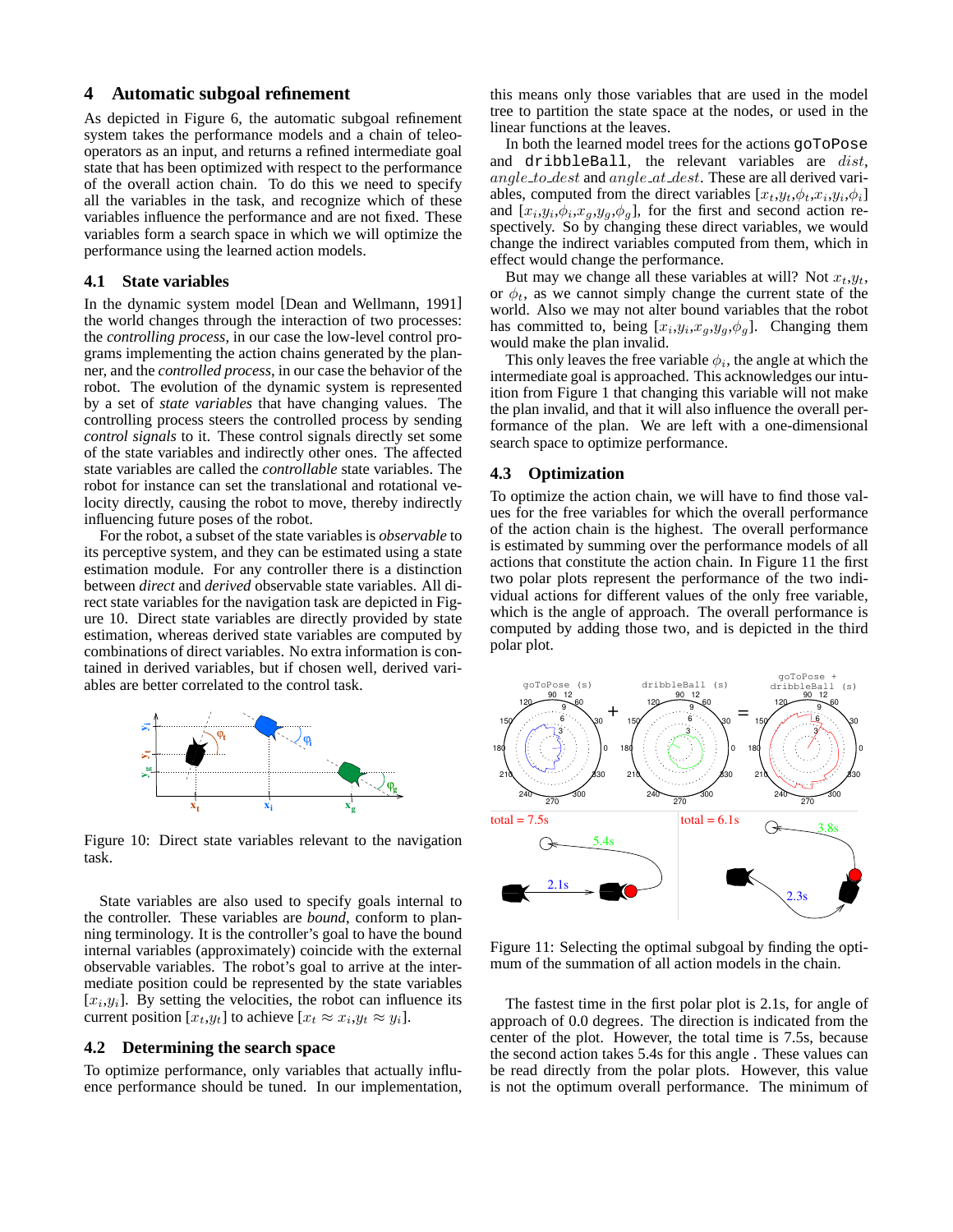the overall performance is 6.1s, as can be read from the third polar plot. Below the polar plots, the situation of Figure 1 is repeated, this time with the predicted performance for each action.

We expect that for higher-dimensional search spaces, exhaustive search may be infeasible. Therefore, other optimization techniques will have to be investigated.

## **4.4 Results**

To determine the influence of subgoal refinement on the overall performance of the action chain, we generated a thousand situations with random robot, ball and final goal positions. The robot executed each navigation task twice, once with subgoal refinement, and once without. The results are summarized in Table 2. First of all, the overall increase in performance over the 1000 runs is 10%. We have split these cases into those in which the subgoal refinement yielded a higher, equal or lower performance in comparison to not using refinement. This shows that the performance improved in 533 cases, and in these cases causes a 21% improvement. In 369 cases, there was no improvement. This is to be expected, as there are many situations in which the three positions are already optimally aligned (e.g. in a straight line), and subgoal refinement will have no effect.

| Before filtering | Total | Higher | Equal | Lower  |
|------------------|-------|--------|-------|--------|
| # runs           | 1000  | 533    | 369   | 98     |
| improvement      | 10%   | 21%    | 0%    | $-10%$ |
| After filtering  | Total | Higher | Equal | Lower  |
|                  |       |        |       |        |
| # runs           | 1000  | 505    | 485   | 10     |

Table 2: Results, before and after filtering for cases in which performance loss is predicted.

Unfortunately, applying our method causes a decrease of performance in 98 out of 1000 runs. To analyze in which cases subgoal refinement decreases performance, we labeled each of the above runs Higher, Equal or Lower. We then trained a decision tree to predict this nominal value. This tree yields four simple rules which predict the performance difference correctly in 86% of given cases. The rules and a graphical representation are depicted in Figure 12. In this graph, the robot always approaches the centered ball from the left at different distances. The different regions indicate whether the performance increase/decreased due to subgoal refinements, if the goal lies in this region. Three instances with different classification and therefore different colors circles have been inserted.

The rules declare that performance will stay equal if the three points are more or less aligned, and will only decrease if the final goal position is in the same area as which the robot is, but only if the robot's distance to the intermediate goal is smaller than 1.4m. Essentially, this last rule states that the robot using the Bezier-based goToPose has difficulty approaching the ball at awkward angles if it is close to it. In these cases, small variations in the initial position lead to large variations in execution time, and learning an accurate, general model of the action fails. The resulting inaccuracy in temporal prediction causes suboptimal optimization. Note

that this is a shortcoming of the action itself, not the chain optimization methods.



Figure 12: The decision tree that predicts whether subgoal refinement will make the performance better, worse or have no influence at all.

We then performed another thousand test runs, as described above, but only applied subgoal refinement if the decision tree predicted applying it would yield a higher performance. Although increase in overall performance is not so dramatic (from 10% to 12%), the number of cases in which performance is worsened by applying subgoal refinement has decreased from 98 (10%) to 10 (1%). Apparently, the decision tree correctly filtered out cases in which applying subgoal refinement would decrease performance.

Without subgoal refinement, the transitions between actions were very abrupt. In general, these motion patterns are so characteristic for robots that people trying to imitate robotic behavior will do so by making abrupt movements between actions. In contrast, one of the impressive capabilities of animals and humans is their capability to perform chains of actions in optimal ways and with seamless transitions between subsequent actions. It is interesting to see that requiring optimal performance can implicitly yield smooth transitions in robotic and natural domains, even though smoothness in itself is not an explicit goal in either domain.

Summarizing: subgoal refinement with filtering yields smooth transitions and a 23% increase in performance half of the time. Only once in a hundred times does it cause a small performance loss.

## **5 Automatic subgoal assertion**

In the previous section, we have seen how subgoals can be refined in order to optimize performance. In this section, we will show how performance models can be used to detect when the assertion of a new subgoal is necessary.

We use a scenario in which a robot approaches a ball, introduced in section 2.1. A difficulty in approaching the ball is that the robot might collide with the ball before it has reached its desired position and orientation. Since our goToPose action is not aware of these potential collisions, it is not always appropriate for approaching the ball. Actually, it can be derived from Table 1 that it fails in 52% of cases. To solve this problem, one could write a new action, e.g. approachBall. It would probably be very similar to goToPose, but take the ball into account.

Instead of writing a new action, thereby causing the problems discussed in the introduction, it is also possible to reuse goToPose, and adapt it to the current context. First of all,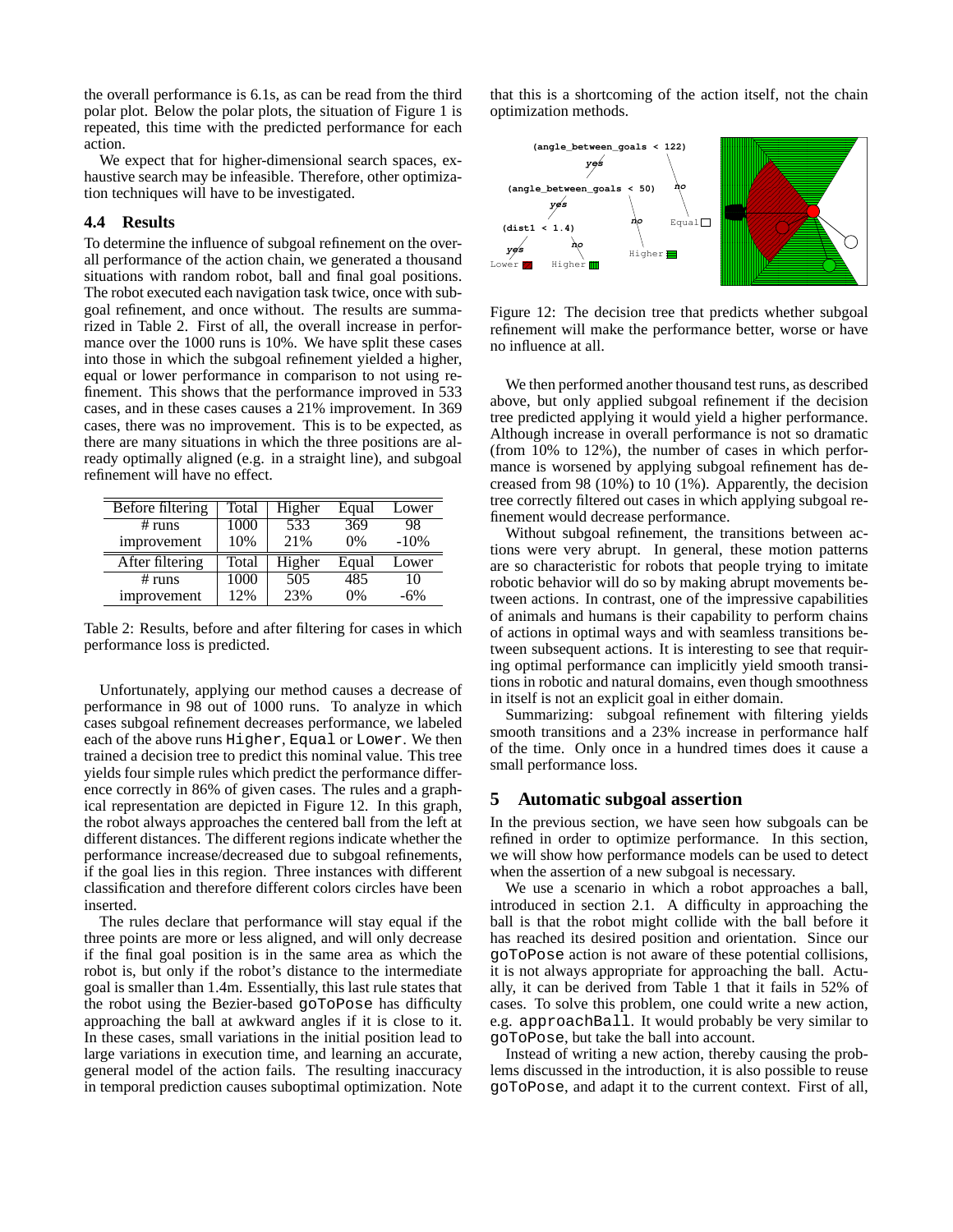it is important to recognize that goToPose is actually successful in approaching the ball almost half the time (Table 1). Fortunately, we have models that can predict when success is probable. So when the goal is to approach the ball, and the performance model predicts that goToPose can do this collision-free, this action is executed as is.

When no action can be parameterized in such a way that ball approach is likely to succeed, we need to find a chain of actions that can. This is done in a means-ends fashion. First, the robot determines which actions can achieve the goal, and which preconditions must hold for this action to succeed. Then, it determines if any action can achieve these preconditions. In our example, a sequence of two goToPose actions can achieve the goal. A constraint is that the second action in the sequence must be able to reach the ball without unintentional collisions. This could be any position in the most left area of Figures 9 and 13, because the performance model predicts that there will be no collision when starting from any of the position in this area.



Figure 13: Subgoal assertion to avoid collisions with the ball.

Although all positions in this area can function as an intermediate goal for the two goToPose actions, the overall expected execution duration is different for all off them. Therefore, we sample a thousand points from the area, and compute the overall performance by adding the predicted time of the first and second goToPose actions in the action chain. The point with the best performance, that is, fastest execution time, is chosen to be the intermediate point. This optimization process is nothing else than subgoal refinement, as has been presented in section 4.

In Figure 13, three instances of the problem are depicted. Since the robot to the left is in the area in which no collision is predicted, it simply executes goToPose, without asserting a subgoal. The model predicts that the other two robots will collide with the ball when executing goToPose, and a subgoal is asserted. The optimal positions of the subgoals, determined by subgoal refinement, are shown as white circles.

### **5.1 Results**

To evaluate automatic subgoal assertion we executed a thousand random ball approaches, once with assertion, and once without. The results are summarized in Table 3. It is clear that using only goToPose is not very successful. It approaches the ball collision-free less than half the time. This is actually exactly what our performance model predicts, as can be seen in Table 1. Applying subgoal assertion dramatically improves this. In less than 3% of cases does the ball approach fail.

We have also investigated under which circumstances a

|           | direct       | with subgoal |
|-----------|--------------|--------------|
|           | (no subgoal) | assertion    |
| Success   | 47%          | 97%          |
| Collision | 53%          | 3%           |

Table 3: The effects of applying subgoal assertion to the ball approach task.

subgoal was introduced, and if it was helpful to do so. In 37% of cases, no subgoal was needed, as no collision was predicted. In 52%, a subgoal was asserted, causing a successful completion that was not possible without a subgoal. In 10% of cases, a subgoal was introduced unnecessarily, as the task could have been solved without a subgoal. Note that all these percentages are roughly the same as those in Table 1. Inappropriately introducing the subgoal caused a performance loss of 11% in these cases.

which rais<br>frequently<br>performan<br>pared to the<br>successful<br>**6** Rela Which raise<br>frequently,<br>performance<br>pared to the<br>successful t which raises<br>frequently, superformance<br>pared to the p<br>successful tas<br>6 Related which raises st<br>frequently, sub-<br>performance lo<br>pared to the pa<br>successful task<br>6 Related successful task completions. **Partially 1** and to the pay-off of the dramatic increase in the number of **PERTITE:** performance loss in these cases is an acceptable cost com**frequently, subgoals are introduced inappropriately, but the same intervalse of the same introduced inappropriately, but the NEXCESS** Which raises successful task completion from 47 to 97%. In-Summarizing: if subgoal assertion is not necessary, it is usually not applied. Half of the time, a subgoal is introduced,

## **6 Related Work**

Most similar to our work is the use of model trees to learn performance models to optimize Hierarchical Transition Network plans [Belker, 2004]. In this work, the models are used to select the next action in the chain, whereas we refine an existing action chain. Therefore, the planner can be selected independently of the optimization process.

Reinforcement Learning (RL) is another method that seeks to optimize performance, specified by a reward function. Recent attempts to combat the curse of dimensionality in RL have turned to principled ways of exploiting temporal abstraction [Barto and Mahadevan, 2003]. Several of these *Hierarchical Reinforcement Learning* methods, e.g. (Programmable) Hierarchical Abstract Machines [Parr, 1998; Andre and Russell, 2000], MAXQ [Dietterich, 2000], and Options [Sutton *et al.*, 1999]. All these approaches use the concept of actions (called 'machines', 'subtasks', or 'options' respectively). In our view, the benefits of our methods are that they acquire more informative performance measures, facilitate the reuse of action models, and scale better to continuous and complex state spaces.

The performance measures we can learn (execution time, action failure) are *informative* values, with a meaning in the physical world. Future research aims at developing meaningful composites of individual models. We will also investigate dynamic objective functions. In some cases, it is better to be fast at the cost of accuracy, and sometimes it is better to be accurate at the cost of speed. By weighting the performance measures time and accuracy accordingly in a composite measure, these preferences can be expressed at execution time. Since the (Q-)Value compiles all performance information in a single non-decomposable numeric value, it cannot be reasoned about in this fashion.

The methods we proposed *scale* better to continuous and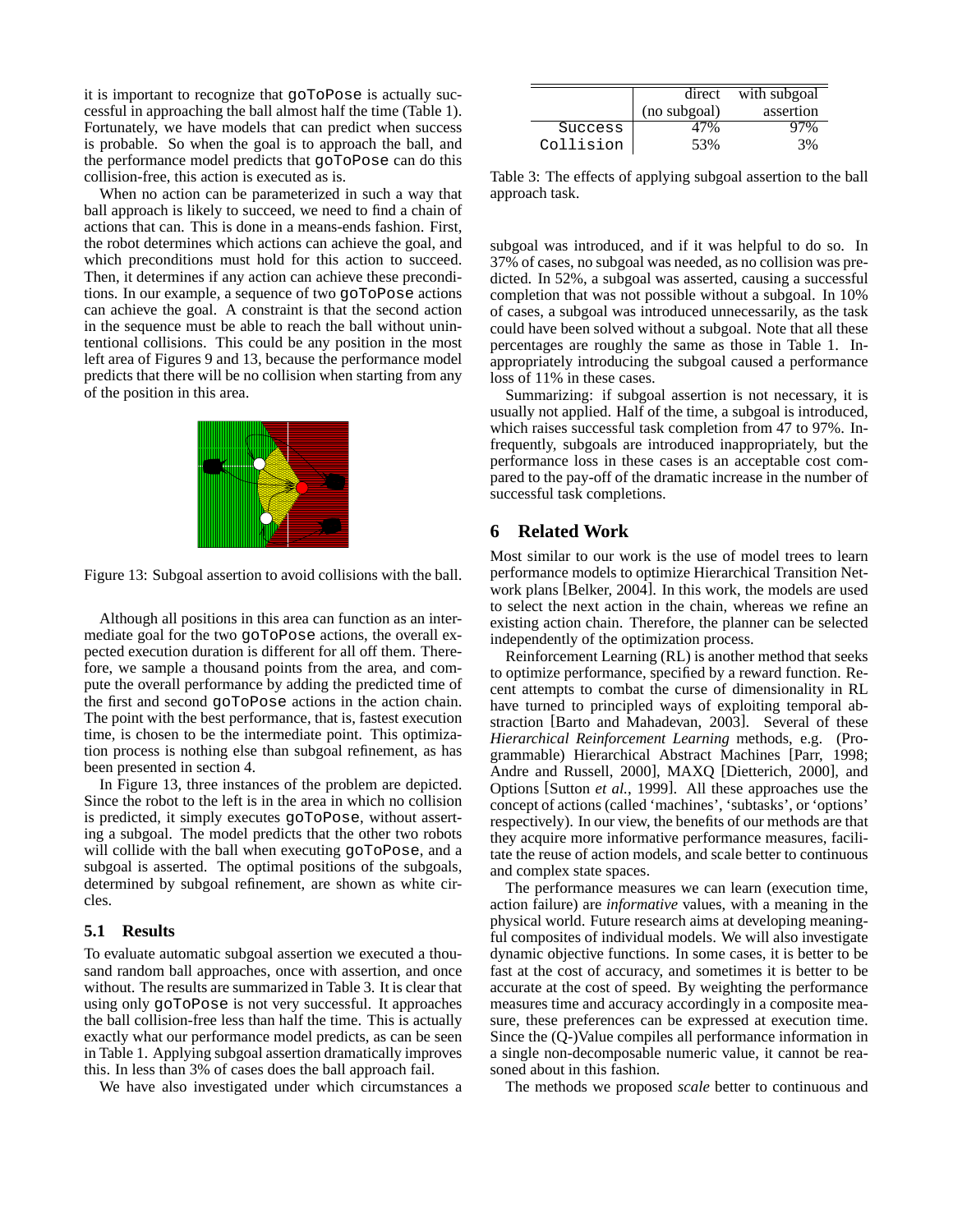complex state spaces. We are not aware of the application of Hierarchical Reinforcement Learning to (accurately simulated) continuous robotic domains.

In Hierarchical Reinforcement Learning, the performance models of actions (Q-Values) are learned in the calling context of the action. Optimization can therefore only be done in the context of the pre-specified hierarchy/program. In contrast, the success of action selection in complex robotic projects such as WITAS [Doherty *et al.*, 2000], Minerva [Thrun *et al.*, 1999], and Chip [Firby *et al.*, 1996], depends on the on-line autonomous sequencing of actions through planning. Our methods learn abstract performance models of actions, independent of the context in which they are performed. This makes them *reusable*, and allows for integration in planning systems.

The only approach we know of that explicitly combines planning and RL is RL-TOPS (*Reinforcement Learning - Teleo Operators*) [Ryan and Pendrith, 1998]. Abrupt transitions arise here too, and the author recognizes that "cutting corners" between actions would improve performance, but does not present a solution.

Many behavior based approaches also achieve smooth motion by a weighted mixing of the control signals of various actions [Saffiotti *et al.*, 1995; 1993]. In computer graphics, this approach is called *motion blending*, and is also a wide-spread method to generate natural and fluent transitions between actions, which is essential for lifelike animation of characters. Impressive results can be seen in [Perlin, 1995], and more recently [Shapiro *et al.*, 2003; Kovar and Gleicher, 2003]. Since there are no discrete transitions between actions, they are also not visible in the execution. In all these blending approaches, achieving optimal behavior is not an explicit goal; it is left to chance, not objective performance measures.

A very different technique for generating smooth transitions between skills has been developed for quadruped robots [Hoffmann and Düffert, 2004], also in the RoboCup domain. The periodic nature of robot gaits allows their meaningful representation in the frequency domain. Interpolating in this domain yields smooth transitions between walking skills. Since the actions we use are not periodic, these methods do unfortunately not apply.

Reusing actions and transferring knowledge between them are also key concepts in life-long learning [Thrun and Mitchell, 1993]. This approach exploits the notion that learning to run is much more easy when you already know how to walk, just as approaching a ball is more easy if you already know how to navigate. In [Thrun and Mitchell, 1993], knowledge is transfered between tasks by reusing neural networks that have been trained on one task as a bias for similar, perhaps more complex tasks that have yet to be learned.

## **7 Conclusion and Future Work**

The central idea of this work is that by adapting action parameterization, actions can be tailored to the task context. There is no longer a need to write a new action for each new context, and generality is maintained. Instead of using manual parameterization, we use learned action models to optimize the parameters with respect to the given performance measure.

On-line optimization of action chains allows the use of planning with abstract actions, without losing performance. Optimizing the action chain is done by asserting and refining under-specified intermediate goals, which requires no change in the planner or plan execution mechanisms. To predict the optimal overall performance, performance models of each individual abstract action are learned off-line and from experience, using model trees.

Applying subgoal refinement and assertion to the presented scenarios yields significant performance improvement. However, the computational model underlying the optimization is certainly not specific to this scenario, or to robot navigation. In principle, learning action models from experience using model trees is possible for any action whose relevant state variables can be observed and recorded. The notion of controllable, bound and free state variables are taken directly from the dynamic system model and planning approaches, and apply to any scenario that uses these paradigms. Our future research therefore aims at applying these methods in other domains, for instance robots with articulated arms and grippers, for which we also have a simulator available.

Currently, we are evaluating if subgoal refinement improves plan execution on real Pioneer I robots as much as it does in simulation. Previous research has shown that action models learned in simulation can be applied to real situations with good result [Buck *et al.*, 2002; Belker, 2004].

### **References**

- [Andre and Russell, 2000] David Andre and Stuart Russell. Programmable reinforcement learning agents. In *Conference on Neural Information Processing Systems (NIPS)*, 2000.
- [Balac, 2002] N. Balac. *Learning Planner Knowledge in Complex, Continuous and Noisy Environments*. PhD thesis, Vanderbilt University, 2002.
- [Barto and Mahadevan, 2003] A. Barto and S. Mahadevan. Recent advances in hierarchical reinforcement learning. *Discrete event systems*, 2003.
- [Beetz *et al.*, 2004] Michael Beetz, Alexandra Kirsch, and Armin Müller. RPL-LEARN: Extending an autonomous robot control language to perform experience-based learning. In *3rd International Joint Conference on Autonomous Agents & Multi Agent Systems (AAMAS)*, 2004.
- [Belker, 2004] T. Belker. *Plan Projection, Execution, and Learning for Mobile Robot Control*. PhD thesis, Department of Applied Computer Science, Univ. of Bonn, 2004.
- [Buck *et al.*, 2002] Sebastian Buck, Michael Beetz, and Thorsten Schmitt. Reliable Multi Robot Coordination Using Minimal Communication and Neural Prediction. In M. Beetz, J. Hertzberg, M. Ghallab, and M. Pollack, editors, *Advances in Plan-based Control of Autonomous Robots. Selected Contributions of the Dagstuhl Seminar "Plan-based Control of Robotic Agents"*, Lecture Notes in Artificial Intelligence. Springer, 2002.
- [Dean and Wellmann, 1991] T. Dean and M. Wellmann. *Planning and Control*. Morgan Kaufmann Publishers, 1991.
- [Dietterich, 2000] Thomas G. Dietterich. Hierarchical reinforcement learning with the MAXQ value function decomposition. *Journal of Artificial Intelligence Research*, 13:227–303, 2000.
- [Doherty *et al.*, 2000] P. Doherty, G. Granlund, K. Kuchcinski, E. Sandewall, K. Nordberg, E. Skarman, and J. Wiklund. The WITAS unmanned aerial vehicle project. In *Proceedings ECAI-00*, 2000.